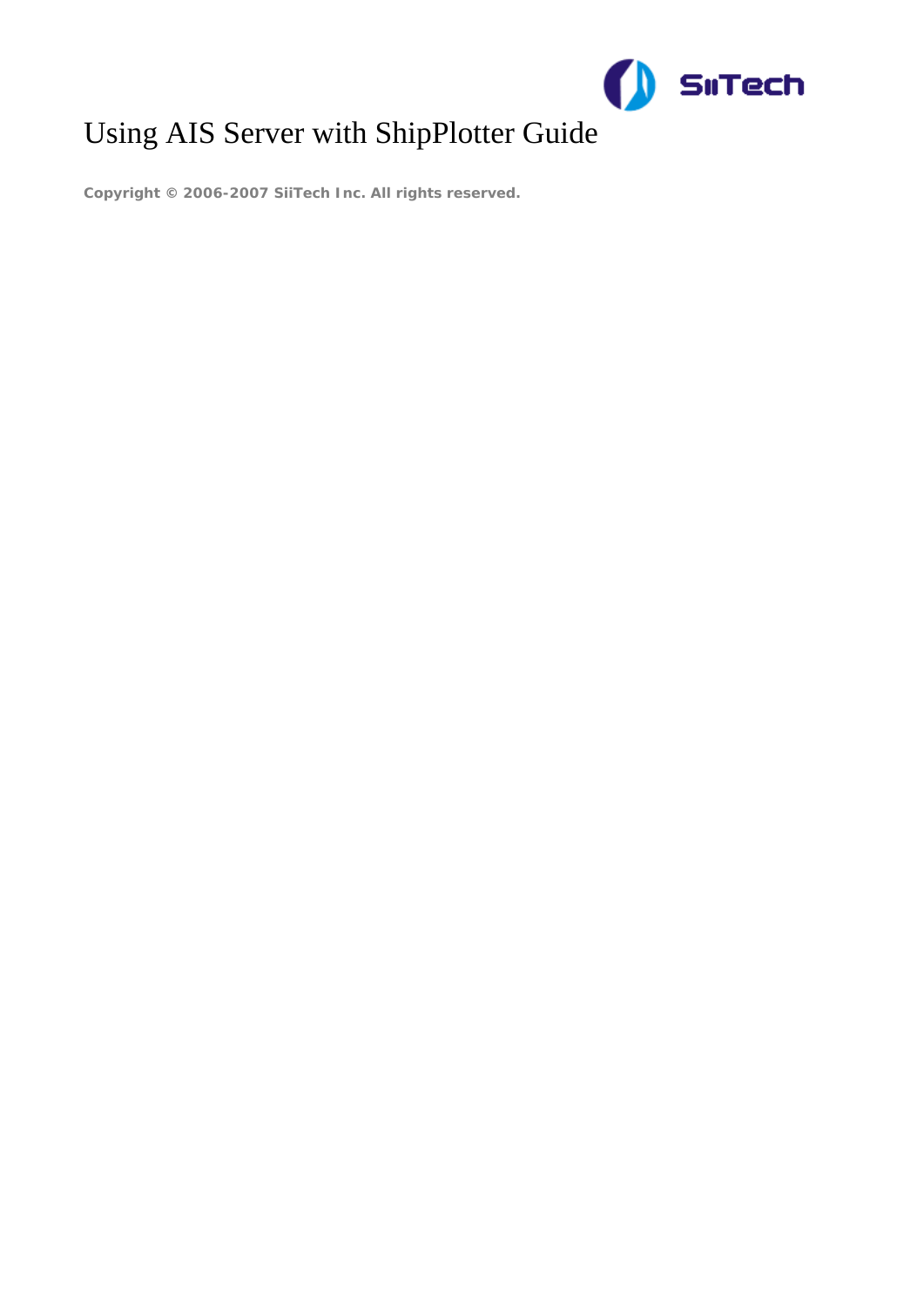## **Contents**

| Sending AIS data to ShipPlotter using TCP protocol (Method 1: AIS Server is a TCP client, |  |
|-------------------------------------------------------------------------------------------|--|
|                                                                                           |  |
| Sending AIS data to ShipPlotter using TCP protocol (Method 2: AIS Server is a TCP server, |  |
|                                                                                           |  |
|                                                                                           |  |
|                                                                                           |  |
|                                                                                           |  |
|                                                                                           |  |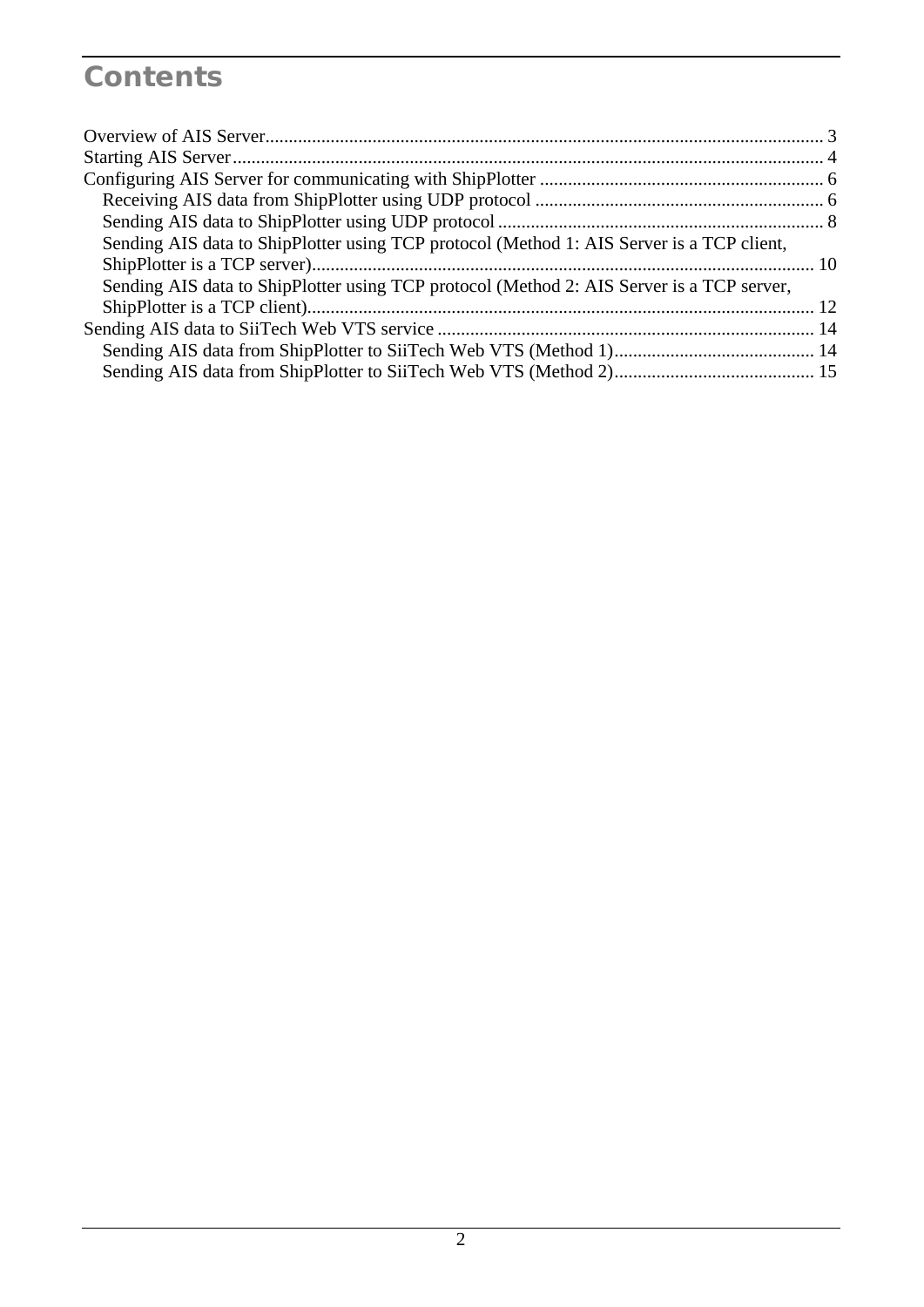## <span id="page-2-0"></span>**Overview of AIS Server**

AIS Server is a software tool for a wide range of AIS (Automatic Identification System) users.

AIS Server connects AIS network nodes (AIS base stations/transponders/receivers, AIS services/clients, databases, and/or networks) and allows AIS messages to easily and efficiently flow from one node to another. It connects at least two nodes and sends each AIS message based on the current configuration of the nodes. You configure AIS Server to pass along certain messages to certain nodes on a network. AIS Server can also store all received AIS messages in the databases or text files.

SiiTech has developed a modular and scalable AIS Server solution that meets the needs of all kinds of AIS users. For shore-based networks, AIS Server enables the flow of information from one or more isolated base stations to a Vessel Traffic Services (VTS) centre. With AIS Server all VTS centers may be joined in a regional or national AIS network. The distribution of AIS data (standard and proprietary messages) from one central location to shared locations makes AIS Server essential in many diverse environments.

AIS Server performs a number of functions when data is passed into it; unlike hardware routers found on the internet that simply pass information from one network to another. AIS Server can filter data as it is received, and does not necessarily forward all received information. Nodes are allowed to forward and/or accept messages on a case by case basis. Proprietary message handling capability allows SiiTech to offer complete customization of AIS Server to meet your specific needs.

The future of your network is dependant on the flow of information from all nodes (AIS transponders/receivers, users, databases, and/or networks). AIS Server provides a reliable flow of AIS data to your environment that is flexible and highly configurable.

AIS Server designed to perform the following functions:

- Receiving AIS messages from AIS transponders/receivers through serial ports
- Receiving AIS messages from AIS transponders/receivers using TCP/IP protocol (e.g. through the Internet)
- Sending AIS messages to AIS transponders through serial ports
- Sending AIS messages to AIS transponders using TCP/IP protocol (e.g. through the Internet)
- Sending AIS messages to other AIS servers or clients using TCP/IP protocol (e.g. through the Internet)
- Supporting multiple TCP server/client connections
- Supporting multiple serial port connections
- Filtering AIS messages by IP addresses of clients
- Filtering AIS messages by MMSI numbers
- Filtering AIS messages by geographical coordinates (latitude/longitude)
- Saving AIS messages into the database or text file without any time or size limits
- Ability to work as a service (e.g. when a computer is rebooted AIS Server starts automatically)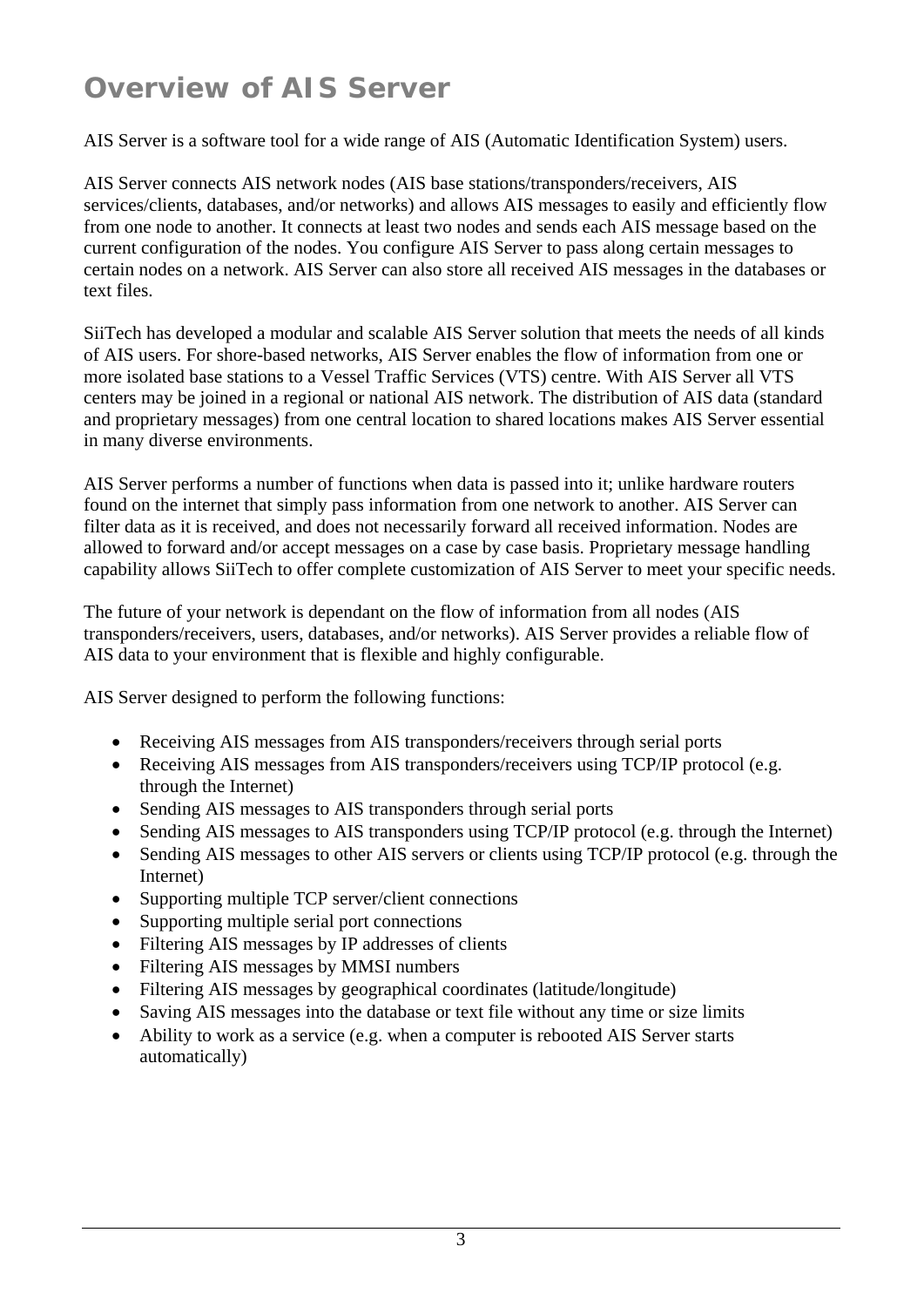## <span id="page-3-0"></span>**Starting AIS Server**

To launch AIS Server, you can use a shortcut on the desktop and simply double-click onto this shortcut or choose it from the Windows Start menu.

| $\Box$ o $\Box$<br>SiiTech AIS Server v3.2.176 |               |            |             |              |
|------------------------------------------------|---------------|------------|-------------|--------------|
| File Edit Help                                 |               |            |             |              |
| Name                                           | <b>Status</b> | In per min | Out per min | Service      |
| <b>Ø</b> COM Port                              |               |            |             | COM port     |
| VTS Server                                     |               |            |             | VTS server   |
| ■ History Database                             |               |            |             | AIS database |
| Report Database                                |               |            |             | AIS database |
| <b>☑</b> VTS Database                          |               |            |             | VTS database |
| SiiTech TCP connection                         |               |            |             | TCP client   |
| SiiTech UDP connection                         |               |            |             | UDP client   |
|                                                |               |            |             |              |
|                                                |               |            |             |              |
|                                                |               |            |             |              |
|                                                |               |            |             |              |
|                                                |               |            |             |              |
|                                                |               |            |             |              |
|                                                |               |            |             |              |
| Options<br>Map                                 |               |            | $^{Start}$  | Stop         |
|                                                |               |            |             |              |
| 2007-11-03 21:57:19 - Professional mode is ON  |               |            |             |              |
|                                                |               |            |             |              |
|                                                |               |            |             |              |
|                                                |               |            |             |              |
|                                                |               |            |             |              |
|                                                |               |            |             |              |
|                                                |               |            |             |              |
|                                                |               |            |             |              |
|                                                |               |            |             |              |
|                                                |               |            |             |              |

AIS Server consists of the following services (processes):

- **COM Port service** Communicates with AIS devices through a serial port.
- **TCP/UDP Server service** Receives AIS data from different sources and redistributes AIS data to different consumers through TCP or UDP protocol. This process waits for clients and serves them.
- **TCP/UDP Client service** Receives AIS data from different sources and redistributes AIS data to different consumers through TCP or UDP protocol. This process establishes connection to servers and communicates with them.
- **Message Logger service** Stores AIS messages received by COM Port service or TCP/UDP Server/Client service to the text file.
- **VTS Server service** Provides real-time AIS data to Web VTS.
- **AIS Database service** Stores AIS messages received by COM Port service or TCP/UDP Server/Client service to AIS Server database(s).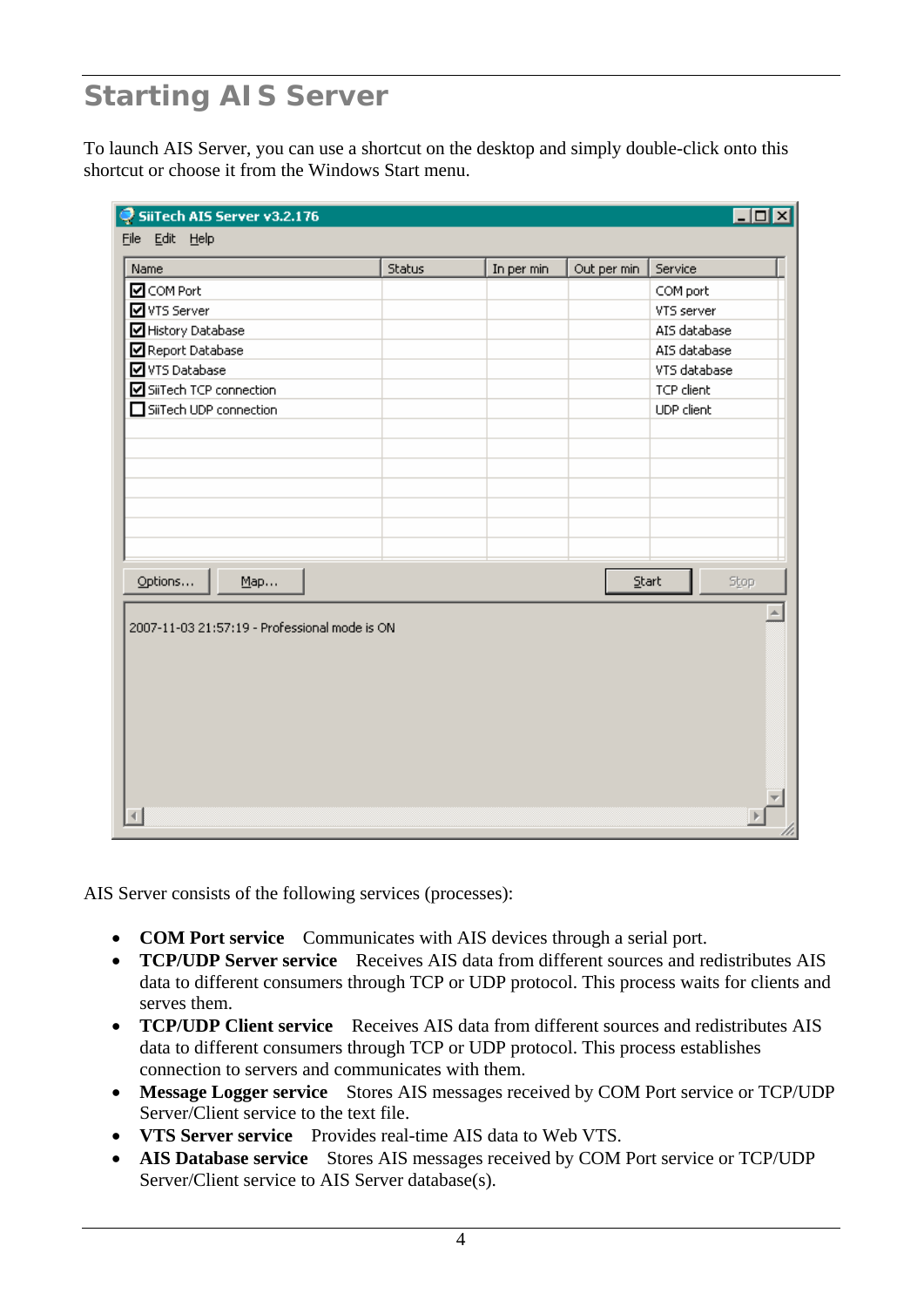• **VTS Database service** Generates and stores in the Web VTS database alarm events based on ship location or speed. Send safety messages. Sends virtual Aids to Navigation (AtoN) messages (only with AIS Base stations).

A service is a background process executed by AIS Server.

- You may enable or disable services by clicking a check box in front of their names.
- You may edit service's settings by double-click on the service name.
- You may delete services by choosing the service's name and selecting **Edit > Delete** from the main menu.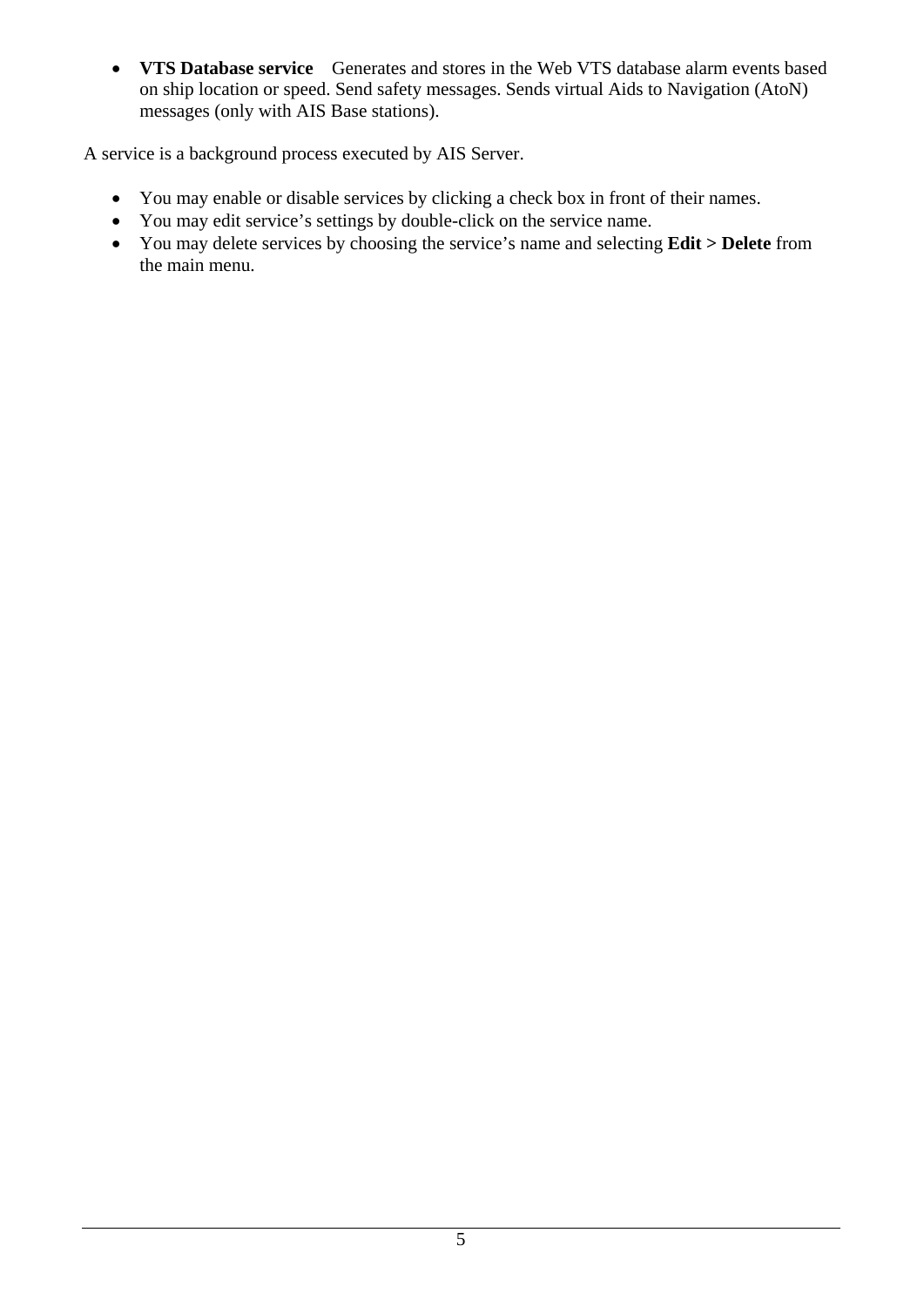## <span id="page-5-0"></span>**Configuring AIS Server for communicating with ShipPlotter**

You must stop the AIS Server before making any changes in the configuration. To stop AIS Server, press the **Stop** button. After you complete your changes press the **Start** button to resume AIS Server's work.

### **Receiving AIS data from ShipPlotter using UDP protocol**

#### Configure AIS Server:

1. Create a **TCP/UDP Server service** (select **Edit > New TCP/UDP Server…** from the main menu).

| <b>TCP/UDP Server Properties</b>                                                 | $\mathsf{x}$ |
|----------------------------------------------------------------------------------|--------------|
| Name: UDP input from ShipPlotter<br>Port: 4158<br>Protocol: UDP<br>Send Messages |              |
| <b>▽</b> Receive Messages                                                        | Filters      |
|                                                                                  |              |
| ОK                                                                               | Cancel       |

- 2. Click in the **Name** text box and enter **UDP input from ShipPlotter** as the name of the service.
- 3. Enter **4158** in the **Port** text box. This port number must also be selected in ShipPlotter (see below).
- 4. Select **UDP** in the **Protocol** list box.
- 5. Uncheck the **Send Messages** check box to disable sending AIS messages to ShipPlotter.
- 6. Check the **Receive Messages** check box to allow receiving AIS messages from ShipPlotter.
- 7. Press **OK** to save the settings.
- 8. Press **Start** to start AIS Server.

- 1. Open the **Input / output** dialog (select **Options > I/O settings** from the main menu).
- 2. Under the **UDP/IP peer-to-peer output** section:
	- Check the **Enable** check box.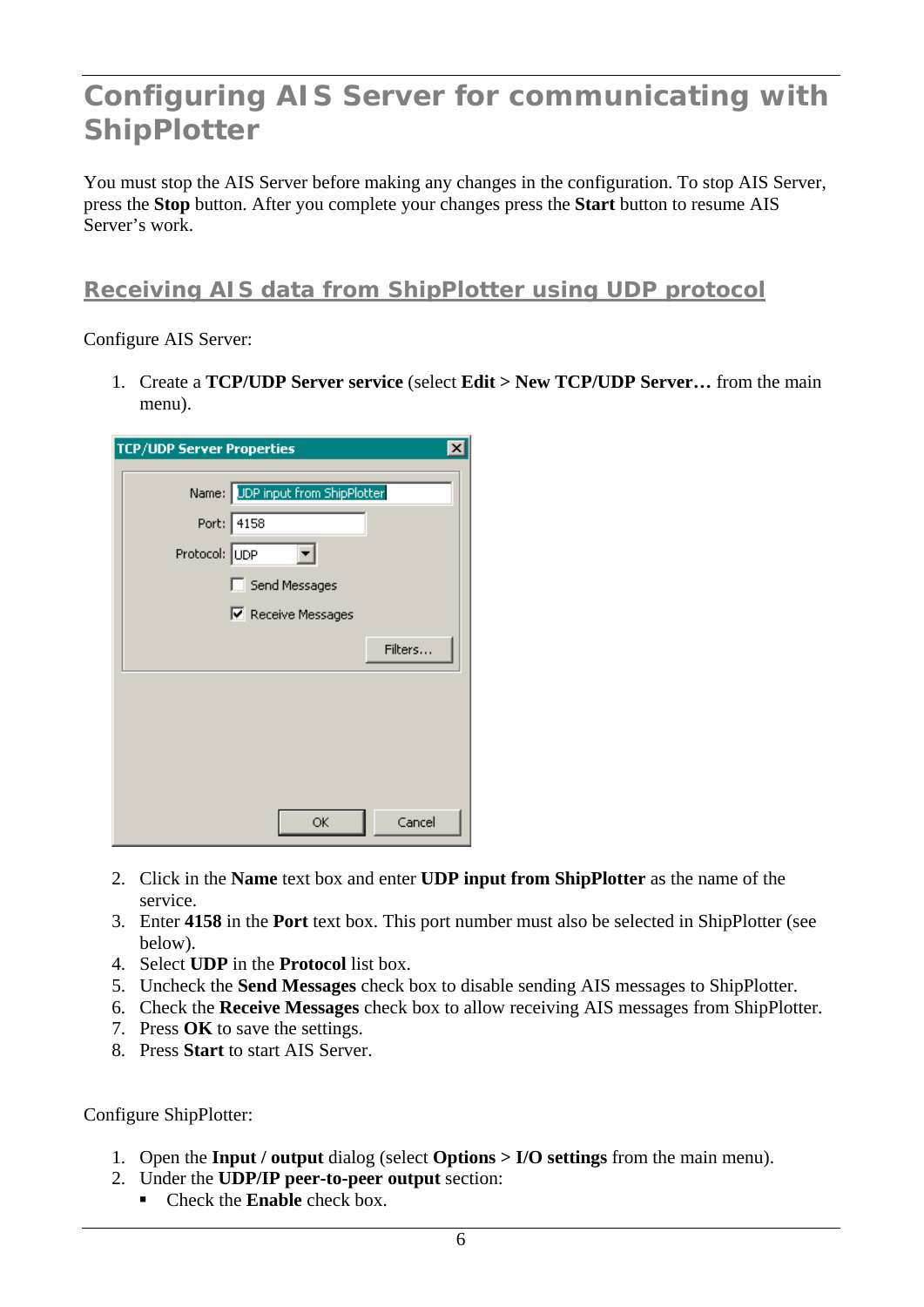- **Enter 127.0.0.1** in the **Remote IP** text box.
- Enter **4158** in the **Remote port** text box.

| Input/output                                                                                                                                                                                                                                       |                                                                                                                                                                                                                             | $\vert x \vert$                                                                                                                                                                                                                          |
|----------------------------------------------------------------------------------------------------------------------------------------------------------------------------------------------------------------------------------------------------|-----------------------------------------------------------------------------------------------------------------------------------------------------------------------------------------------------------------------------|------------------------------------------------------------------------------------------------------------------------------------------------------------------------------------------------------------------------------------------|
| ·Input-<br>Audio input:<br>$\overline{\triangledown}$ enable audio input processing<br>UDP/IP peer-to-peer input-<br>Local port 4159<br>$\Box$ enable<br>Local GPS input:<br>rate<br>port<br>14800<br>I2<br>$\Box$ enable                          | Serial input-<br>enable<br>port<br>rate<br>38400<br>$\Box$ NMEA <sub>1</sub><br>38400<br>-1<br>$\Box$ NMEA 2<br>38400<br>$\Box$ NMEA 3<br>38400<br>$\Box$ NMEA 4<br>-1                                                      | TCP/IP input-<br>5415<br>$\Box$ Server<br>Local port<br>Remote port 5419<br>$\Box$ Client<br>Remote IP 127.0.0.1                                                                                                                         |
| <b>Output</b><br>Audio output <sup>.</sup><br>$\Box$ enable audio output recording<br>Serial output:<br>enable<br>rate<br>port<br>4800<br>2<br>$\Box$ NMEA<br>Google Earth server<br>$\Box$ enable Google Earth server<br>14185<br>local HTTP port | UDP/IP peer-to-peer output:<br>Enable Remote IP-Remote port<br>127.0.0.1<br>4158<br>⊽<br>127.0.0.1<br>4158<br>г<br>127.0.0.1<br>4158<br>г<br>127.0.0.1<br>4158<br>HTTP output server<br>4189<br>Local port<br>$\Box$ Enable | Memory map output:<br>Enable output to Memory Map<br>MultiMap output-<br>$\Box$ Display designated ship in MultiMap<br>Log files:<br>$\overline{\vee}$ Log text file<br>Log hex file<br>г<br>Interprocess notification:<br>$\Box$ Enable |
| Cancel                                                                                                                                                                                                                                             |                                                                                                                                                                                                                             | <b>OK</b>                                                                                                                                                                                                                                |

- 3. Press **OK** to save the settings.
- 4. Press **Start** to start ShipPlotter.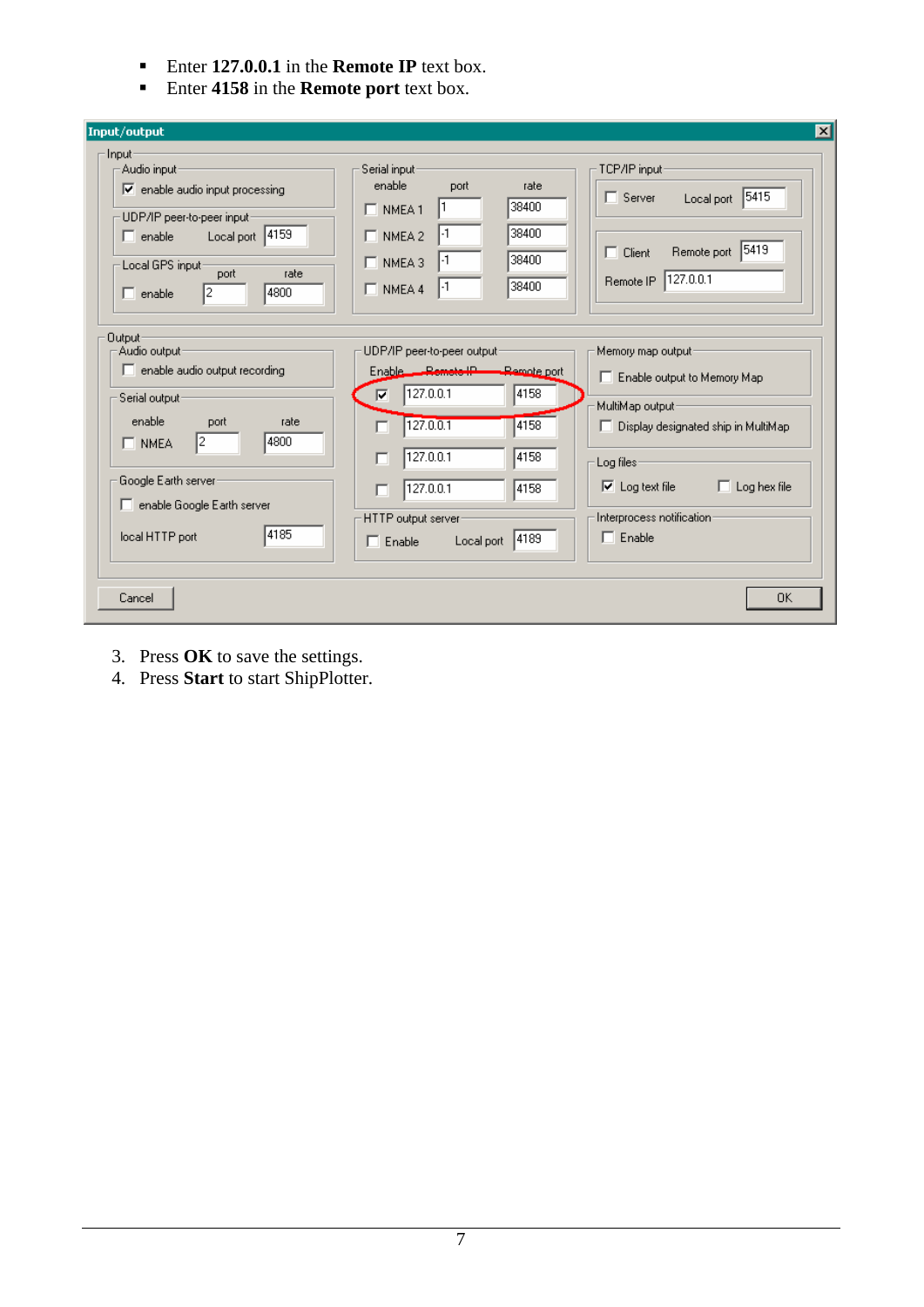## <span id="page-7-0"></span>**Sending AIS data to ShipPlotter using UDP protocol**

Configure AIS Server:

1. Create a **TCP/UDP Client service** (select **Edit > New TCP/UDP Client…** from the main menu).

| <b>TCP/UDP Client Properties</b><br>$\times$ |
|----------------------------------------------|
| Name: UDP output to ShipPlotter              |
| Host: 127.0.0.1                              |
| Port: 4159                                   |
| Protocol: UDP                                |
| <b>▽</b> Send Messages                       |
| Receive Messages                             |
| Filters                                      |
|                                              |
|                                              |
|                                              |
| Cancel<br>ОK                                 |

- 2. Click in the **Name** text box and enter **UDP output to ShipPlotter** as the name of the service.
- 3. Enter **127.0.0.1** in the **Host** text box.
- 4. Enter **4159** in the **Port** text box. This port number must also be selected in ShipPlotter (see below).
- 5. Select **UDP** in the **Protocol** list box.
- 6. Check the **Send Messages** check box to allow sending AIS messages to ShipPlotter.
- 7. Uncheck the **Receive Messages** check box to disable receiving AIS messages from ShipPlotter.
- 8. Press **OK** to save the settings.
- 9. Press **Start** to start AIS Server.

- 1. Open the **Input / output** dialog (select **Options > I/O settings** from the main menu).
- 2. Under the **UDP/IP peer-to-peer input** section:
	- **Check the enable check box.**
	- Enter **4159** in the **Local port** text box.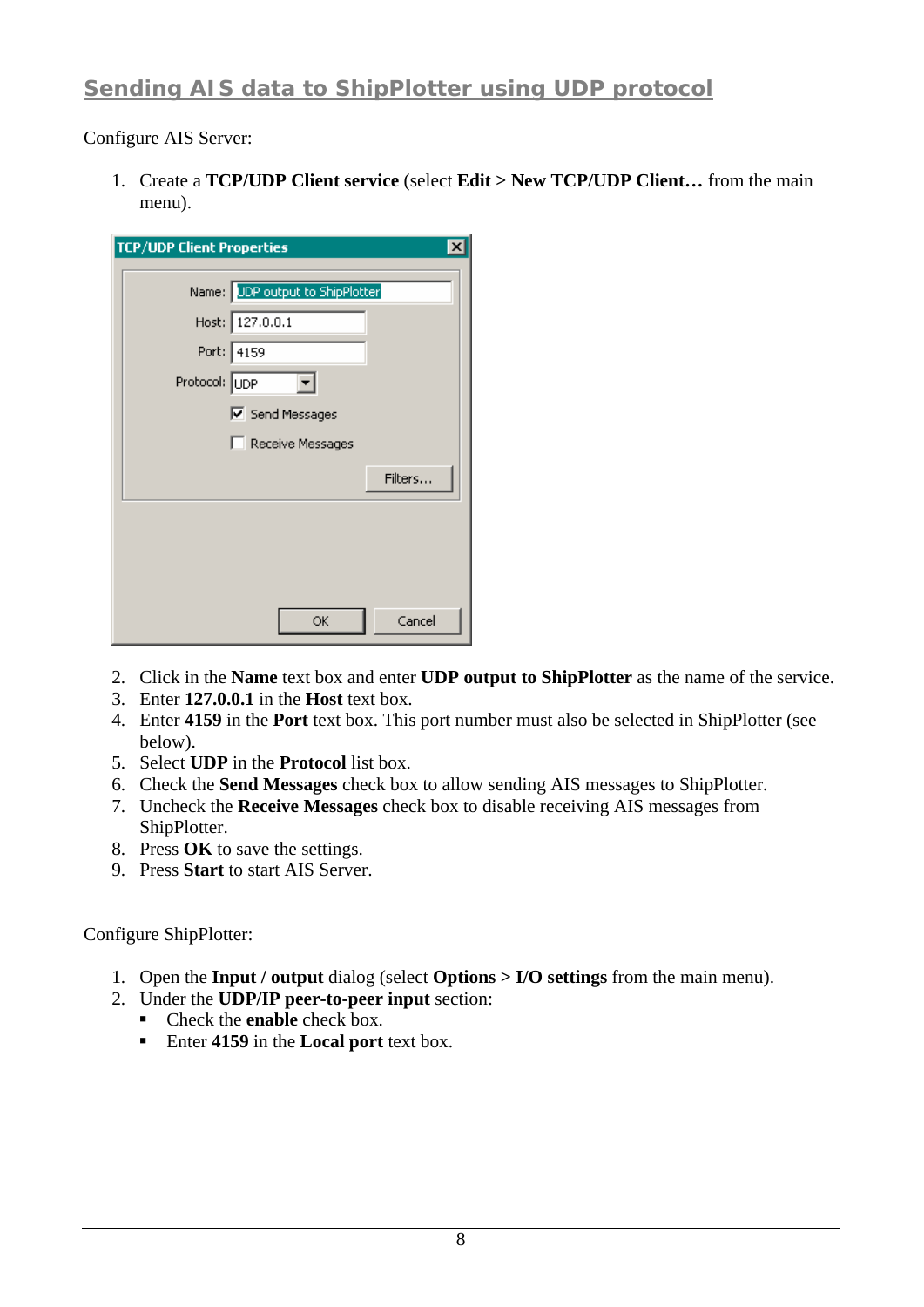| Input/output                                                                                                                                                                                                                                                                                                             | $\vert x \vert$                                                                                                                                                                         |
|--------------------------------------------------------------------------------------------------------------------------------------------------------------------------------------------------------------------------------------------------------------------------------------------------------------------------|-----------------------------------------------------------------------------------------------------------------------------------------------------------------------------------------|
| Input-<br>Audio input:<br>Serial input:<br>enable<br>enable audio input processing<br>п.<br>$\Box$ NMEA <sub>1</sub><br>UDP/IP peer-to-peer input-<br>Local port 4159<br>$\Box$ NMEA 2<br>$\nabla$ enable<br>$\Box$ NMEA 3<br>Local of <del>Simpul</del><br>rate<br>port<br>$\Box$ NMEA 4<br>4800<br>I2<br>$\Box$ enable | TCP/IP input:<br>port<br>rate<br> 5415 <br>$\Box$ Server<br>Local port<br>38400<br>38400<br>5419<br>Remote port<br>$\Box$ Client<br>38400<br>Remote IP 127.0.0.1<br>38400               |
| <b>Output</b><br>UDP/IP peer-to-peer output:<br>Audio output <sup>.</sup><br>Enable<br>127.0.0.1<br>п<br>Serial output:<br>enable<br>port<br>rate<br>127.0.0.1<br>г<br>4800<br>12.<br>$\Box$ NMEA<br>127.0.0.1<br>г                                                                                                      | Memory map output:<br>Remote IP<br>Remote port<br>E Enable output to Memory Map<br>4158<br>MultiMap output:<br>4158<br>$\Box$ Display designated ship in MultiMap<br>4158<br>Log files: |
| Google Earth server<br>127.0.0.1<br>г<br>enable Google Earth server<br>HTTP output server<br>4185<br>local HTTP port<br>$\Box$ Enable                                                                                                                                                                                    | $\Box$ Log hex file<br>$\nabla$ Log text file<br>4158<br>Interprocess notification-<br>$\Box$ Enable<br>4189<br>Local port                                                              |
| Cancel                                                                                                                                                                                                                                                                                                                   | <b>OK</b>                                                                                                                                                                               |

- 3. Press **OK** to save the settings.
- 4. Press **Start** to start ShipPlotter.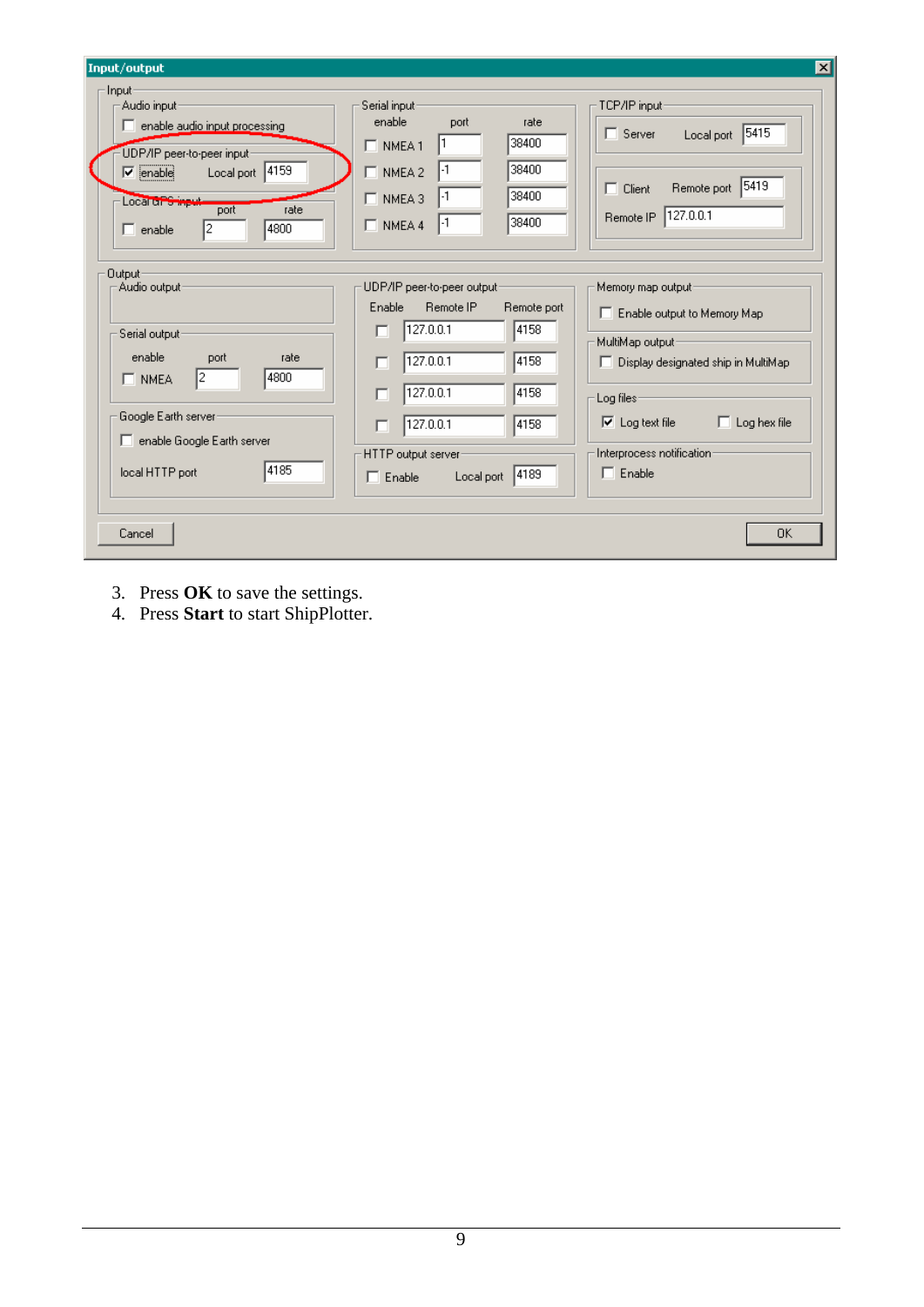### <span id="page-9-0"></span>**Sending AIS data to ShipPlotter using TCP protocol (Method 1: AIS Server is a TCP client, ShipPlotter is a TCP server)**

#### Configure AIS Server:

1. Create a **TCP/UDP Client service** (select **Edit > New TCP/UDP Client…** from the main menu).

| <b>TCP/UDP Client Properties</b> |                                 | $\times$ |
|----------------------------------|---------------------------------|----------|
|                                  | Name: TCP output to ShipPlotter |          |
|                                  | Host: 127.0.0.1                 |          |
|                                  | Port: 5415                      |          |
| Protocol: TCP                    |                                 |          |
|                                  | $\nabla$ Send Messages          |          |
|                                  | Receive Messages                |          |
|                                  |                                 | Filters  |
|                                  |                                 |          |
|                                  |                                 |          |
|                                  |                                 |          |
|                                  | OK                              | Cancel   |

- 2. Click in the **Name** text box and enter **TCP output to ShipPlotter** as the name of the service.
- 3. Enter **127.0.0.1** in the **Host** text box.
- 4. Enter **5415** in the **Port** text box. This port number must also be selected in ShipPlotter (see below).
- 5. Select **TCP** in the **Protocol** list box.
- 6. Check the **Send Messages** check box to allow sending AIS messages to ShipPlotter.
- 7. Uncheck the **Receive Messages** check box to disable receiving AIS messages from ShipPlotter.
- 8. Press **OK** to save the settings.
- 9. Press **Start** to start AIS Server.

- 1. Open the **Input / output** dialog (select **Options > I/O settings** from the main menu).
- 2. Under the **TCP/IP input** section:
	- Check the **Server** check box.
	- Enter **5415** in the **Local port** text box.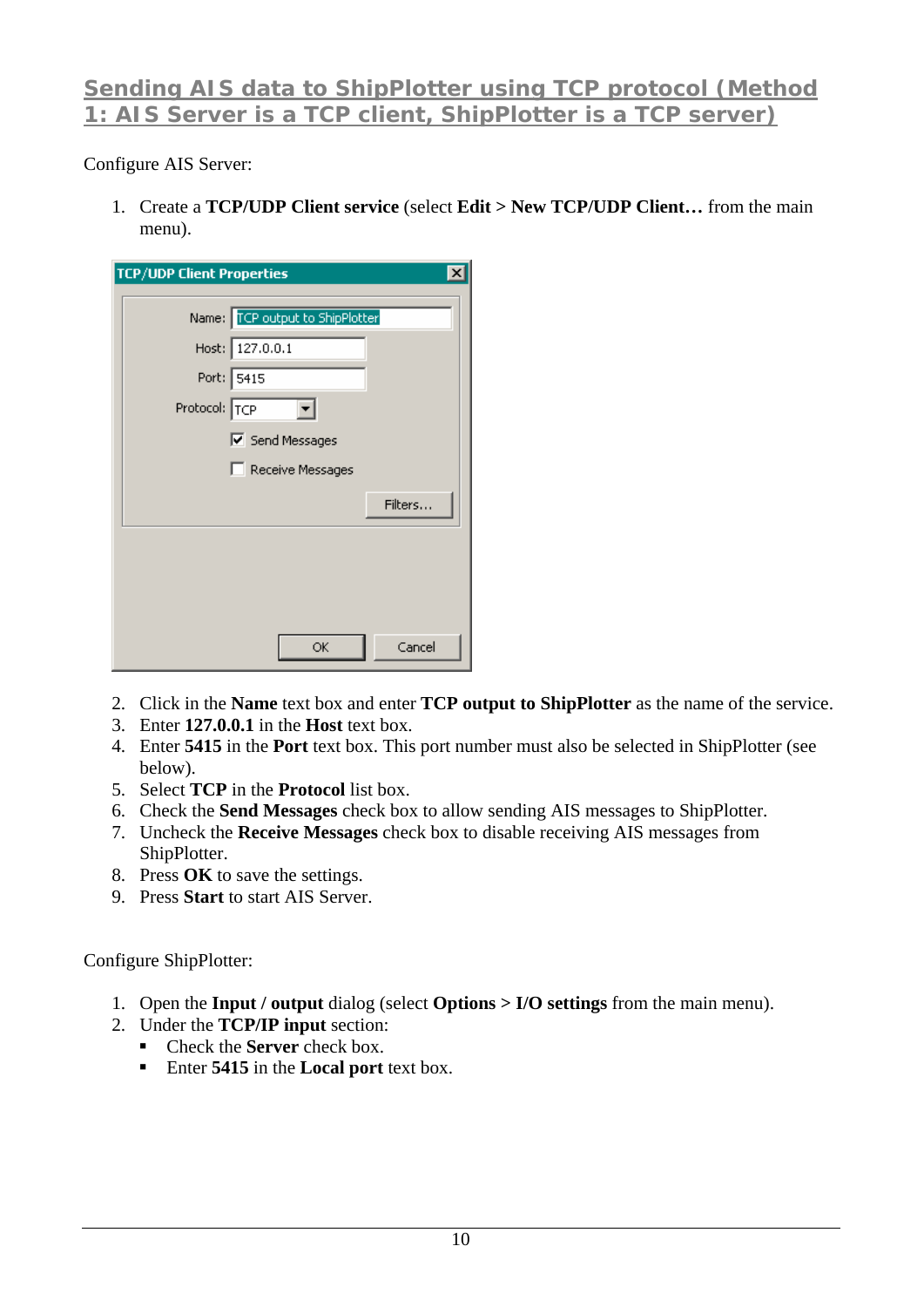| Input/output                                                                                                                                                                                   |                                                                                                                                                            | $\vert x \vert$                                                                                                                |
|------------------------------------------------------------------------------------------------------------------------------------------------------------------------------------------------|------------------------------------------------------------------------------------------------------------------------------------------------------------|--------------------------------------------------------------------------------------------------------------------------------|
| - Input-<br>Audio input:<br>enable audio input processing<br>UDP/IP peer-to-peer input-<br>Local port 4159<br>$\Box$ enable<br>Local GPS input:<br>port<br>rate<br>4800<br>12<br>$\Box$ enable | Serial input:<br>enable<br>rate<br>port<br>38400<br>$\Box$ NMEA <sub>1</sub><br>38400<br>$\Box$ NMEA 2<br>38400<br>$\Box$ NMEA 3<br>38400<br>$\Box$ NMEA 4 | TCP/IP joout:<br>$\nabla$ Server<br>Local port 5415<br>5419<br>Remote port<br>$\Box$ Client<br>127.0.0.1<br>Remote IP          |
| Output-<br>-Audio output <sup>.</sup><br>Serial output:<br>enable<br>port<br>rate                                                                                                              | UDP/IP peer-to-peer output:<br>Enable<br>Remote IP<br>Remote port<br>127.0.0.1<br>4158<br>п                                                                | Memory map output:<br>E Enable output to Memory Map<br>MultiMap output:                                                        |
| 4800<br>12.<br>$\Box$ NMEA<br>Google Earth server<br>F enable Google Earth server                                                                                                              | 127.0.0.1<br>4158<br>г<br>127.0.0.1<br>4158<br>г<br>127.0.0.1<br>4158<br>HTTP output server                                                                | $\Box$ Display designated ship in MultiMap<br>Log files<br>$\nabla$ Log text file<br>Log hex file<br>Interprocess notification |
| 4185<br>local HTTP port<br>Cancel                                                                                                                                                              | 4189<br>Local port<br>$\Box$ Enable                                                                                                                        | $\Box$ Enable<br><b>OK</b>                                                                                                     |

- 3. Press **OK** to save the settings.
- 4. Press **Start** to start ShipPlotter.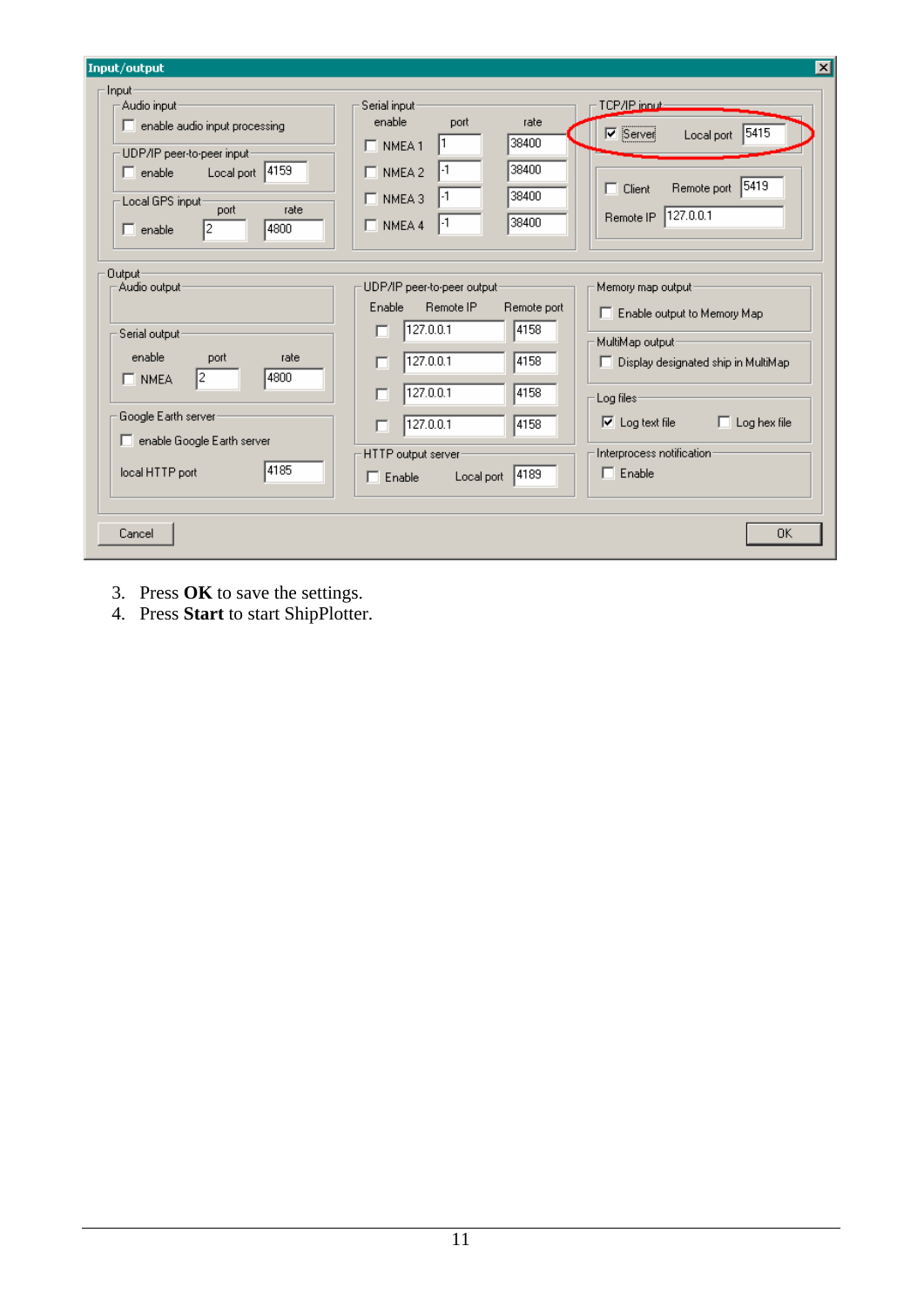### <span id="page-11-0"></span>**Sending AIS data to ShipPlotter using TCP protocol (Method 2: AIS Server is a TCP server, ShipPlotter is a TCP client)**

#### Configure AIS Server:

1. Create a **TCP/UDP Server service** (select **Edit > New TCP/UDP Server…** from the main menu).

| <b>TCP/UDP Server Properties</b>                                |                                            |         |
|-----------------------------------------------------------------|--------------------------------------------|---------|
| Name: TCP server for ShipPlotter<br>Port: 5419<br>Protocol: TCP | $\nabla$ Send Messages<br>Receive Messages |         |
|                                                                 |                                            | Filters |
|                                                                 |                                            |         |
|                                                                 | ОK                                         | Cancel  |

- 2. Click in the **Name** text box and enter **TCP server for ShipPlotter** as the name of the service.
- 3. Enter **5419** in the **Port** text box. This port number must also be selected in ShipPlotter (see below).
- 4. Select **TCP** in the **Protocol** list box.
- 5. Check the **Send Messages** check box to allow sending AIS messages to ShipPlotter.
- 6. Uncheck the **Receive Messages** check box to disable receiving AIS messages from ShipPlotter.
- 7. Press **OK** to save the settings.
- 8. Press **Start** to start AIS Server.

- 1. Open the **Input / output** dialog (select **Options > I/O settings** from the main menu).
- 2. Under the **TCP/IP input** section:
	- Check the **Client** check box.
	- Enter **5419** in the **Remote port** text box.
	- Enter **127.0.0.1** in the **Remote IP** text box.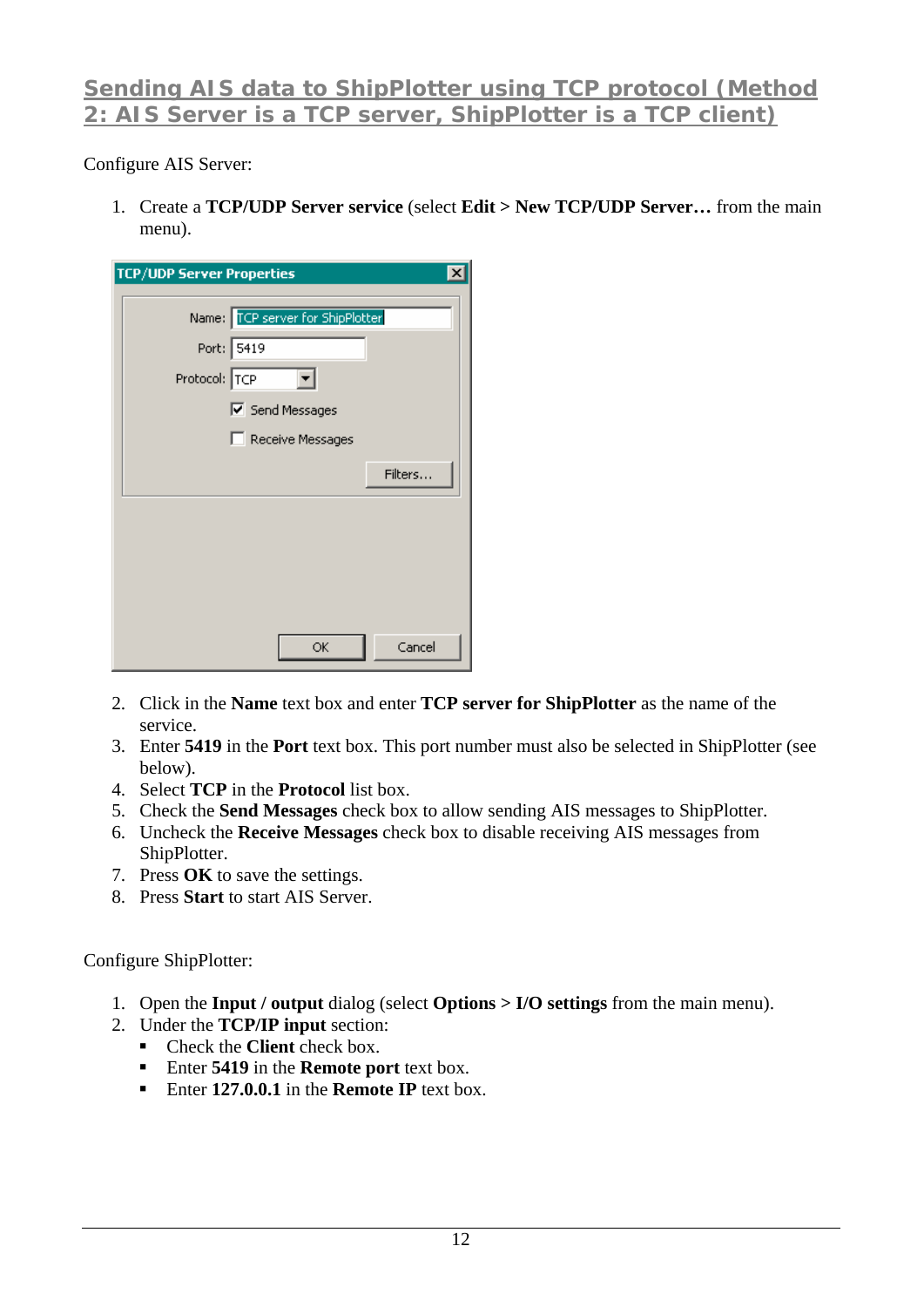| Input/output                                                                                                                                                                                          |                                                                                                                                                                      | 図                                                                                                                                                                                  |
|-------------------------------------------------------------------------------------------------------------------------------------------------------------------------------------------------------|----------------------------------------------------------------------------------------------------------------------------------------------------------------------|------------------------------------------------------------------------------------------------------------------------------------------------------------------------------------|
| - Input-<br>Audio input:<br>$\Box$ enable audio input processing<br>UDP/IP peer-to-peer input-<br>Local port 4159<br>$\Box$ enable<br>Local GPS input:<br>port<br>rate<br>4800<br>12<br>$\Box$ enable | Serial input:<br>enable<br>rate<br>port<br>38400<br>$\Box$ NMEA <sub>1</sub><br>38400<br>$\Box$ NMEA 2<br>38400<br>$\Box$ NMEA 3<br>38400<br>$\Box$ NMEA 4           | TCP/IP input<br>Local port 5415<br>$\Box$ Server<br>5419<br>$\nabla$ Client<br>Remote port<br>127.0.0.1<br>Remote IP                                                               |
| Output-<br>-Audio output <sup>.</sup><br>Serial output:<br>enable<br>port<br>rate<br>14800<br>12.<br>$\Box$ NMEA<br>Google Earth server<br>F enable Google Earth server                               | UDP/IP peer-to-peer output:<br>Enable<br>Remote IP<br>Remote port<br>4158<br>127.0.0.1<br>п<br>127.0.0.1<br>4158<br>г<br>127.0.0.1<br>4158<br>г<br>127.0.0.1<br>4158 | Memory map output:<br>E Enable output to Memory Map<br>MultiMap output:<br>$\Box$ Display designated ship in MultiMap<br>Log files:<br>$\nabla$ Log text file<br>п<br>Log hex file |
| 4185<br>local HTTP port<br>Cancel                                                                                                                                                                     | HTTP output server<br>4189<br>$\Box$ Enable<br>Local port                                                                                                            | Interprocess notification:<br>$\Box$ Enable<br><b>OK</b>                                                                                                                           |

- 3. Press **OK** to save the settings.
- 4. Press **Start** to start ShipPlotter.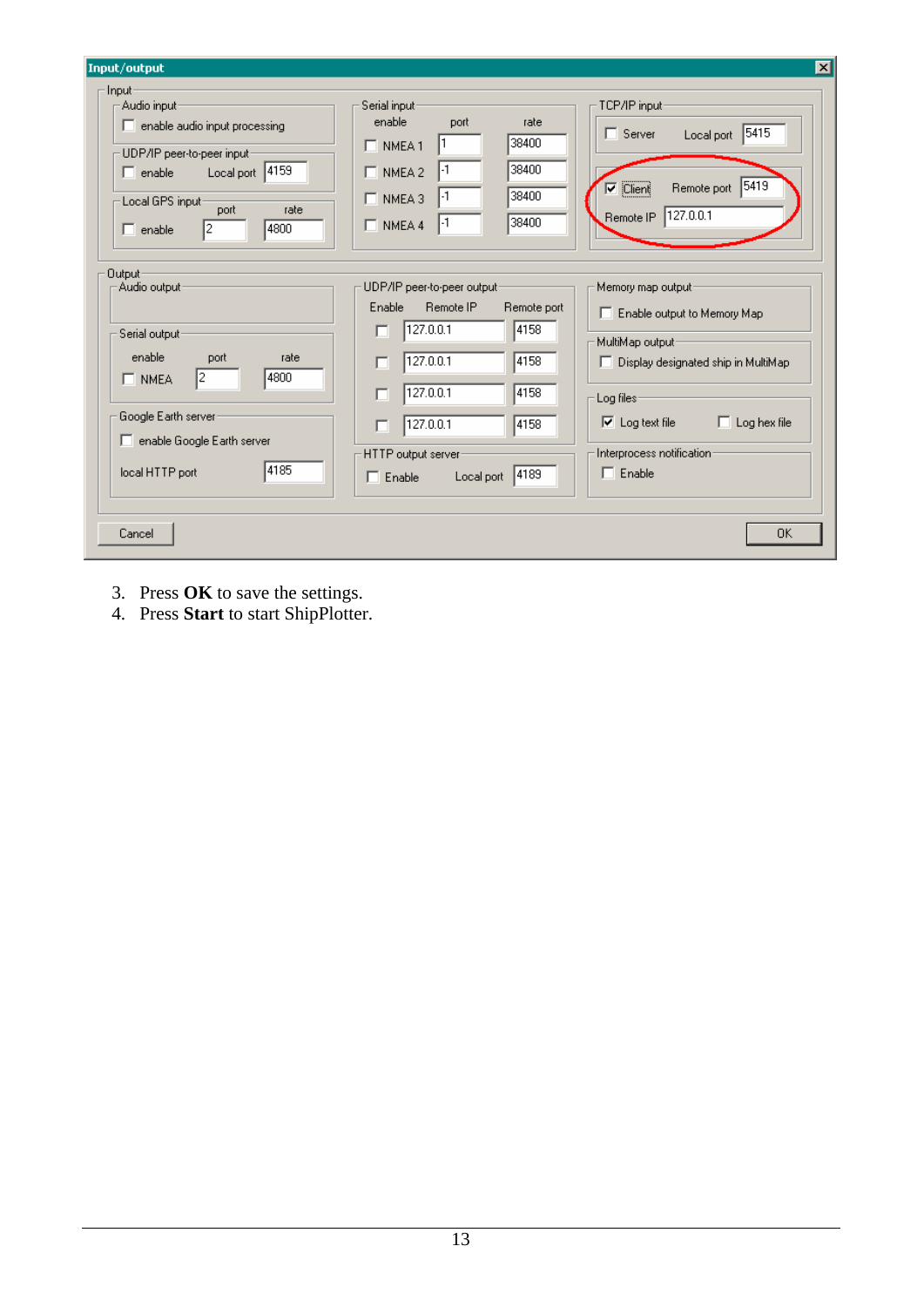## <span id="page-13-0"></span>**Sending AIS data to SiiTech Web VTS service**

To watch your ships on SiiTech Web VTS [\(www.siitech.net/vts](http://www.siitech.net/vts) or [www.siitech.net/vtslite](http://www.siitech.net/vtslite)) you may send your AIS data to SiiTech Web VTS service.

### **Sending AIS data from ShipPlotter to SiiTech Web VTS (Method 1)**

Step 1: Configure AIS Server and ShipPlotter for sending AIS data from ShipPlotter to AIS Server. See "Receiving AIS data from ShipPlotter using UDP protocol" chapter for more information.

Step 2: Configure AIS Server:

1. Create a **TCP/UDP Client service** (select **Edit > New TCP/UDP Client…** from the main menu).

| <b>TCP/UDP Client Properties</b> |                              | $\boldsymbol{\mathsf{x}}$ |
|----------------------------------|------------------------------|---------------------------|
|                                  | Name: SiiTech TCP connection |                           |
|                                  | Host: ais1.siitech.net       |                           |
| Port: 9009                       |                              |                           |
| Protocol: TCP                    |                              |                           |
|                                  | <b>▽</b> Send Messages       |                           |
|                                  | Receive Messages             |                           |
|                                  |                              | Filters                   |
|                                  |                              |                           |
|                                  |                              |                           |
|                                  |                              |                           |
|                                  | ОК                           | Cancel                    |

- 2. Click in the **Name** text box and enter **SiiTech TCP connection** as the name of the service.
- 3. Enter **ais1.siitech.net** in the **Host** text box.
- 4. Enter **9009** in the **Port** text box.
- 5. Select **TCP** in the **Protocol** list box.
- 6. Check the **Send Messages** check box to allow sending AIS messages to Web VTS service.
- 7. Uncheck the **Receive Messages** check box to disable receiving AIS messages from Web VTS service.
- 8. Press **OK** to save the settings.
- 9. Press **Start** to start AIS Server.